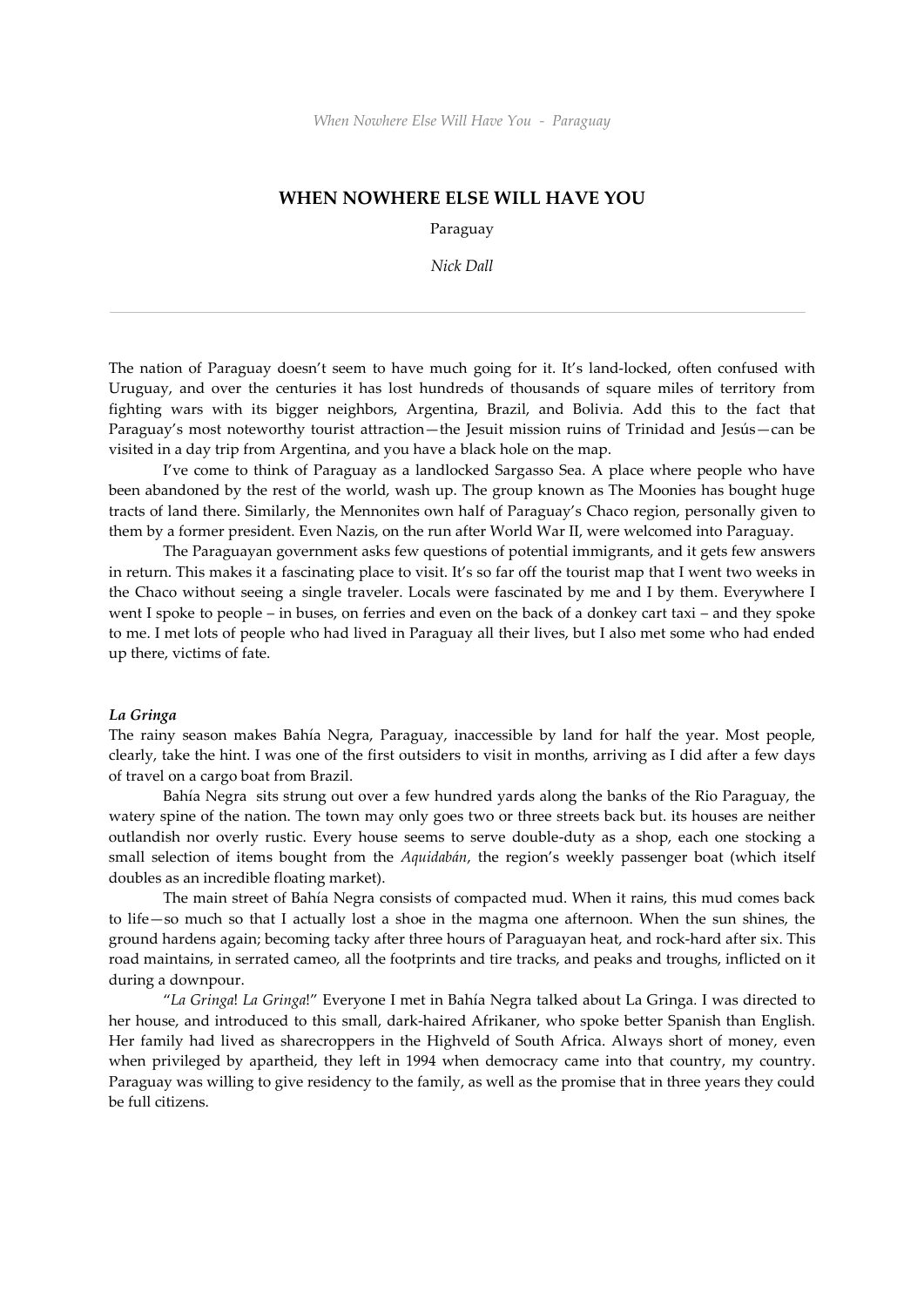La Gringa had not started out in Bahía Negra, but she'd moved to this town from the regional captial of Concepción after her husband took a Paraguayan lover. She might not have had much, but La Gringa certainly knew how to move on in life.

In Bahía Negra she'd invested in a freezer, something which most of the other shops did not have. This was her family's livelihood. While I drank *tereré* with La Gringa in her once-white living room, her ten- and twelve-year-old sons sold bags of ice and frozen chicken to the neighbors who waited outside. She told me that the boys spoke, in order of fluency, Afrikaans, Guarani, Spanish, and English.

As a South African myself, I knew that whites had left in '94, but I'd imagined that they'd gone to places like Canada and Australia. That they had gotten jobs as accountants or construction managers. La Gringa, the disenfranchised Afrikaner, was not really a stereotype that existed in my homeland. I had to go all the way to Bahía Negra to find her.

#### **The Moonies**

Days later, I did finally board the *Aquidabán*, jostling amongst livestock, carburettors, and motorbikes, to find a place to rest on the deck. The ship chugged dutifully down the river, stopping every few hours at some or other settlement which was even smaller than, and not as appealing as, Bahía Negra.

Local people poured onto the boat to buy provisions – week-old lettuces and slightly funky sausage. Local gas stations siphoned directly from the *Aquidabán's* tank to buy their fuel.

And then we stopped somewhere different. A place called Puerto Leda. We did not supply them with fuel, instead we refueled from the town's supply. In Puerto Leda, the buildings—all prefabricated shells—were hospital-white and shimmering. There was a row of gleaming new equipment: ploughs and tractors, dinghies and boats, even a combine harvester. The community had come out to greet us. All of them, to a man, wore pastel colors and floppy hats. That's when the penny dropped. "They're Asian," I said to myself.

I asked a fellow passenger (a guy whose chickens had shat on my bag during the night) about this place. He didn't have many details, but he was able to get the basics across: "*Japonés. Reverendo Moon*."

I wanted more, but chicken man didn't have it.

Later I found a manifesto on the Internet: Japanese Moonies had settled in Puerto Leda more than a decade ago. The site had been chosen for its remoteness and the hardships it would bear upon the missionaries. I read about jaguars and mosquitoes, thick brush and rudimentary toilets, and floods and undrinkable well-water. This was all as it should be: Reverend Moon had charged the people with "protecting the nature that God created, and cultivating the land so that humans can live, without repeating the past developmental mistakes of destroying creation."

Unlike the now-deceased reverend, those outside the church see Puerto Leda differently. Rumors of money laundering and drug manufacture at Leda are rife. Unfortunately I didn't get to stay and investigate—and I'm not sure I would have been allowed to if I'd tried.

### **The Mennonites**

Unlike my chance encounters with La Gringa and at Puerto Leda, I'd expected to meet Mennonites in Paraguay – in fact I'd actively sought them out. They are, after all, the poster boys for Paraguay's "ask no questions, tell no lies" immigration policy.

The Mennonites, a conservative Anabaptist Christian group, were forced out of various parts of Europe in the late-nineteenth and early-twentieth century. Many of the early departures went to Canada, but the Canadian government insisted that English be spoken in the Mennonite schools and that they pay taxes. Neither of these caveats went down well with the more conservative Mennonites.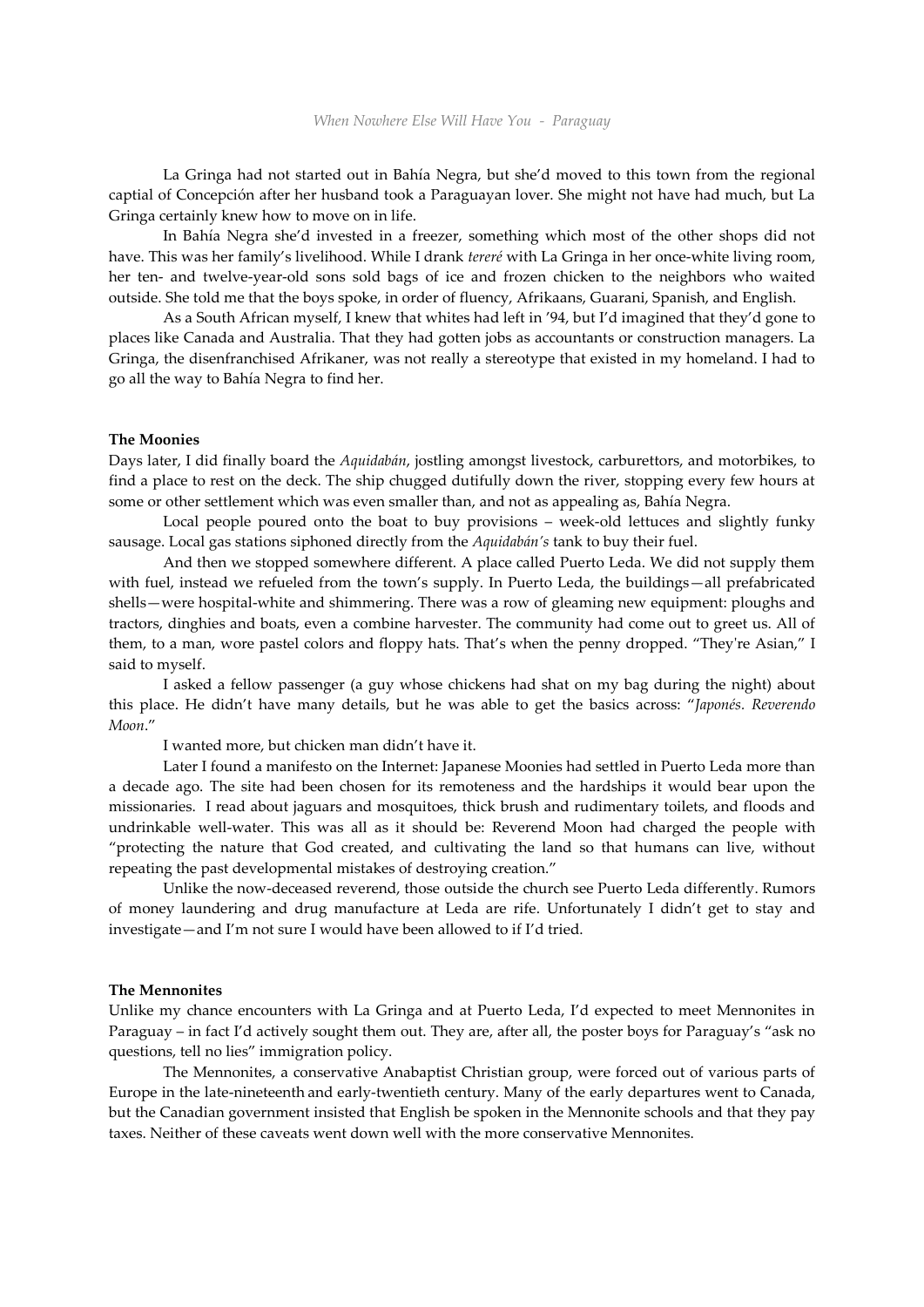Later departures, notably those kicked out of Eastern Europe, headed toward South America. The story goes that a group of Mennonites headed for Argentina happened to be on the same ship as the Paraguayan president. They got to talking, and the president offered them citizenship and huge swathes of land in the country's Chaco region. He also gave them the right to speak their own language, Plautdietsch, instead of Spanish, and the power to administer their own finances and hospitals, and an exemption from military service.

This all suited the Mennonites just fine, but there was something in it for the Paraguayan government as well. The Chaco—one of the last remaining frontiers of the twentieth century—was largely unpopulated and utterly uncultivated. It was rumored to harbor oil reserves, which neighboring Bolivia and Argentina were keen to get their hands on. The Chaco War with Bolivia had left Paraguay with a very tenuous hold on this region which constituted over half of its entire territory.

The Chaco needed to be populated and tamed, preferably by hardworking farmers. The Mennonites were perfect.

When I visited Filadelfia, the center of the Fernheim Mennonite Colony, I was amazed by how exceptionally dull it seemed. Obviously I had expected the men to be dressed in checked shirts and jeans and the women to be in drab frocks, as they were. But I had also envisioned quaint architecture, picturesque churches, and character-filled stores.

What I found was a town constructed almost entirely of yellow-face brick; and a hotel (possibly the most boring place I have ever stayed) of boxy rooms and bedside Bibles.

The colony's cooperative supermarket was interesting, but only because of its location. It was an American-style supermarket in the middle of nowhere. Locally made cheeses and yogurts, and locally butchered cold meats were sold in vacuum-packed portions, while imported cereals and cookies lined the neatly stacked shelves. Blonde, blue-eyed cleaning staff mopped the aisles endlessly, and the cashier spoke to me in Plautdietsch, not Spanish.

The Jakob Unger Museum was one exception to the yellow-face brick rule. The museum, a two story wooden building, housed a huge collection of taxidermy made by one of the founding fathers of the colony, as well as relics from the Chaco war, and antiquated farming equipment. The curator spoke English as his family had come to Fernheim from Canada.

This man told me about the early years of the colony. Hundreds were lost to typhoid, and that was not the only danger. The settlers had dealt with insects, scorpions, snakes, and pumas; a lack of water in the dry season, and a ridiculous overabundance in the wet; and a heat, which never let up. But the Mennonites had God on their side, the curator told me, and so the people did more than merely survive—they flourished. Today the Mennonite colonies play a major role in the Paraguayan economy, and their cheeses and meats can be bought throughout the country. Many Paraguayans have relocated to Mennonite colonies to find work. There are even some Mennonite members of government.

Interestingly, the museum curator did have concerns about his community and the future generation. His kids were teenagers, and when they finished school they would go to Paraguay's capital city of Asunción to study at university. There they would be exposed to twenty-first century vices and perhaps wouldn't come back to Filadelfia. He'd seen it happen to friends' children.

"Obviously I'd like them to remain Mennonites," he said, "and I think *my* kids will. But if they don't, it is their decision. And their loss."

After a few days in Filadelfia, I traveled to Asunción myself. Five hours in an air-conditioned minivan was all it took. An asphalt highway had recently been built, and there are future plans to extend the highway beyond Filadelfia to the Bolivian border. The Chaco is no longer in danger of being taken away from Paraguay. There are still no signs of the supposed oil deposits, but the government has found a far more valuable raw material in the Mennonites: perseverance.